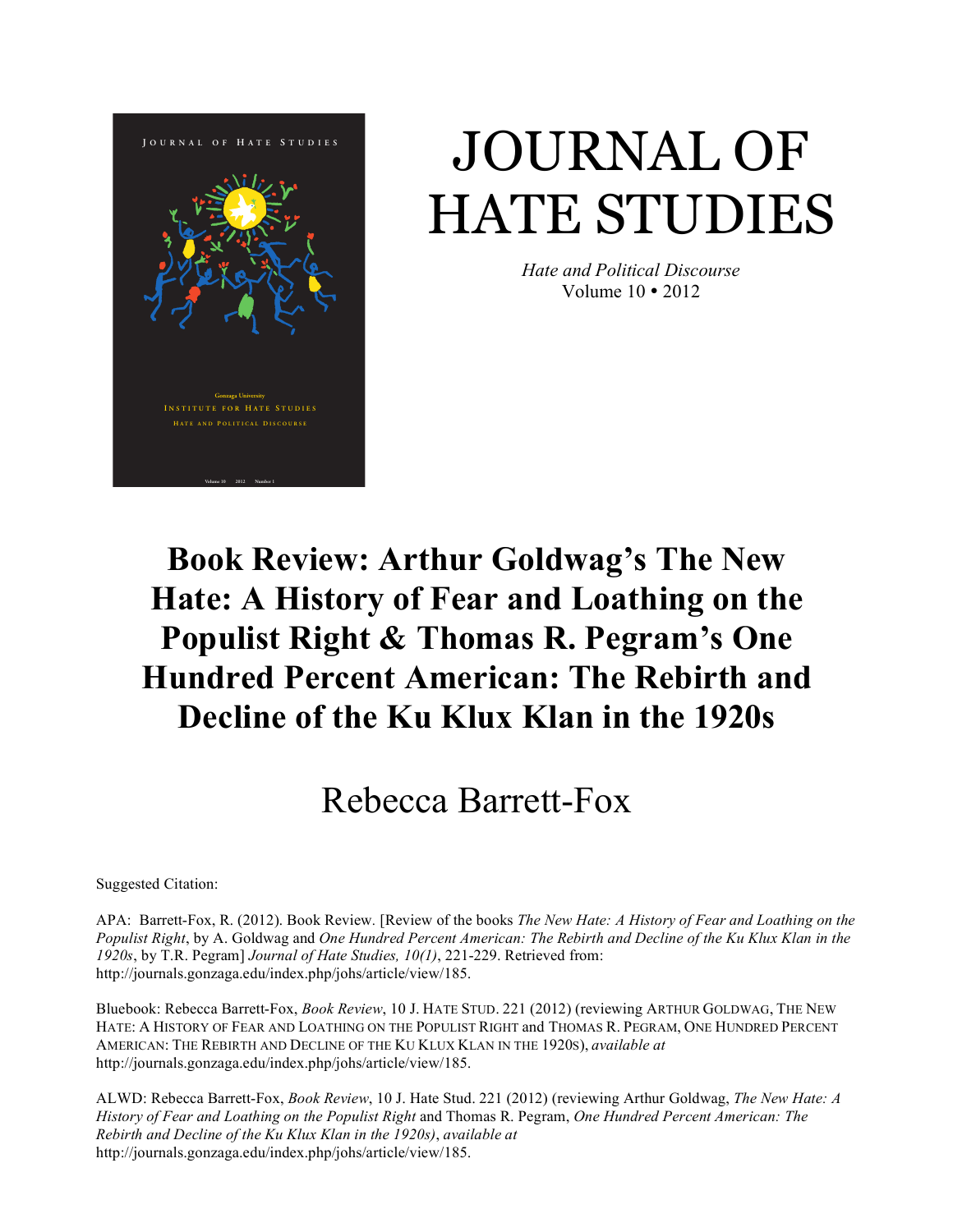#### BOOK REVIEWS

### Arthur Goldwag's *The New Hate: A History of Fear and Loathing on the Populist Right* [New York, NY: Pantheon, 2012. 368 pp. \$27.95]

Thomas R. Pegram's *One Hundred Percent American: The Rebirth and Decline of the Ku Klux Klan in the 1920s* [Lanham, MD: Ivan R. Dee, 2011. 281 pp. \$27.95]

> Rebecca Barrett-Fox Hesston College Bethel College

As reported by the Southern Poverty Law Center (SPLC), the number of hate groups in the United States has continually risen since 2000 in response to three factors: the election of the nation's first African American president, economic turmoil, and undocumented immigration (Potok, 2011). While these structural changes might feel painful for those native-born white Americans who view signs of increasing pluralism as worrisome and who believe that their economic losses are due to the gains of minority groups, they are not new challenges—nor are the hate-filled responses to them new. In both *One Hundred Percent American: The Rebirth and Decline of the Ku Klux Klan in the 1920s* by Thomas R. Pegram and *The New Hate: A History of Fear and Loathing on the Populist Right* by Arthur Goldwag, the authors make the point that hate groups and the conspiracy theories that circulate within them are deeply rooted in American culture and that, while they are, in the details, constructions of their own times, they are also responses to problems seen as long-standing threats to American security and prosperity, responses that are consistent across time. Indeed, writes Goldwag, "The New Hate is the same as the Old Hate—only now it's hiding in plain sight" in a way that is "beyond Orwellian" (pp. 26- 27) as haters adopt the language of populism, espouse claims of discrimination, and depict themselves as victims in politics and political entertainment. While the work of Pegram, a professor of history at Loyola University Maryland, focuses narrowly on the 1920s Klan movement, his careful detailing illustrates a broader trend: that the methods used by hate groups are embedded in the culture of the moment. In contrast, Goldwag,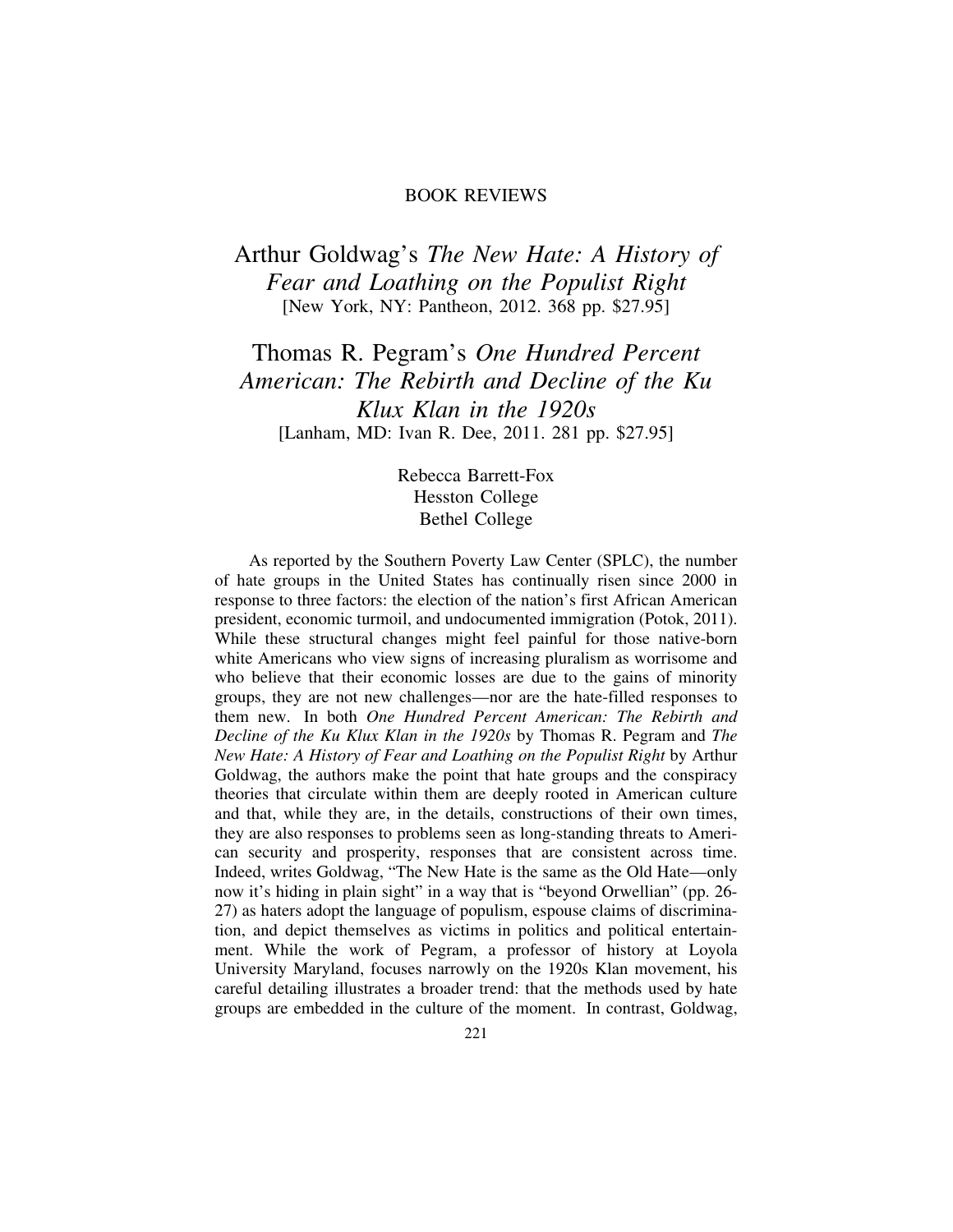author of *Cults, Conspiracies, and Secret Societies* (2009) and *'Isms & 'Ologies* (2007), demonstrates, in his investigation of conspiracy theories, antisemitism, anti-Masonic activism, anti-Catholicism, and Islamaphobia, pseudo-conservativism, and white supremacy and black separatism, that the animating forces of hatred are similar across hate movements. Taken together, the two books—the first written by an academic, the second by a journalistic writer—provide a picture both broad and deep of how hate movements start, organize, and decline.

Much scholarly work on the Klan of the early 19th century has focused on local histories and subtopics, such as gender or religion, or taken a narrow methodological approach. (See, for example, Michael Newton, *The Ku Klux Klan in Mississippi: A History* or Mark Paul Richards, "'This Is Not a Catholic Nation': The Ku Klux Klan Confronts Franco-Americans in Maine" in *The New England Quarterly* for examples of recent local histories; see also Kathleen Blee, *Women of the Klan: Racism and Gender in the 1920s* and Kelly J. Baker, *Gospel According to the Klan: The KKK's Appeal to Protestant America, 1915–1930* for examples of explorations of subtopics, or Rory McVeigh, *The Rise of the Ku Klux Klan: Right-Wing Movements and National Politics*, for scholarship with a narrower methodological approach.) Pegram respectfully engages such scholarship, drawing from it, as well as from innumerable primary sources, including Klan publications and newspaper commentary, in his story of the Klan's meteoric rise and fast fall. In synthesizing information about individual klaverns and Klansmen, Pegram effectively shows the diversity across Klan experience and thinking—fragmentation that would contribute to the organization's downfall in a few years.

Pegram's depiction of the Klan of the 1920s intimates that the organization and the motivations of its members were more complex than history books suggest. While the "first rising" of the Klan, which occurred during the Reconstruction Era and was confined to the former Confederacy, was established as a terrorist organization to maintain the superiority of whites over formerly enslaved peoples, the 1920s Klan addressed a mishmash of goals, including the denigration of African Americans, Jews, and immigrants, in an effort to bolster the privilege of white native-born Protestants. It also saw itself as—and was seen in many communities as authentically participating in civic life as—a moral police force, promoting sobriety, marital fidelity, respectful intergenerational relationships, patriotism, and the Protestant work ethic. By promoting itself not primarily as a bigoted organization (though this theme certainly resounded in many Klan strongholds) but as a pro-American values organization, the Klan grew in its appeal, particularly in the Midwest and Northwest but also in Mid-Atlantic states,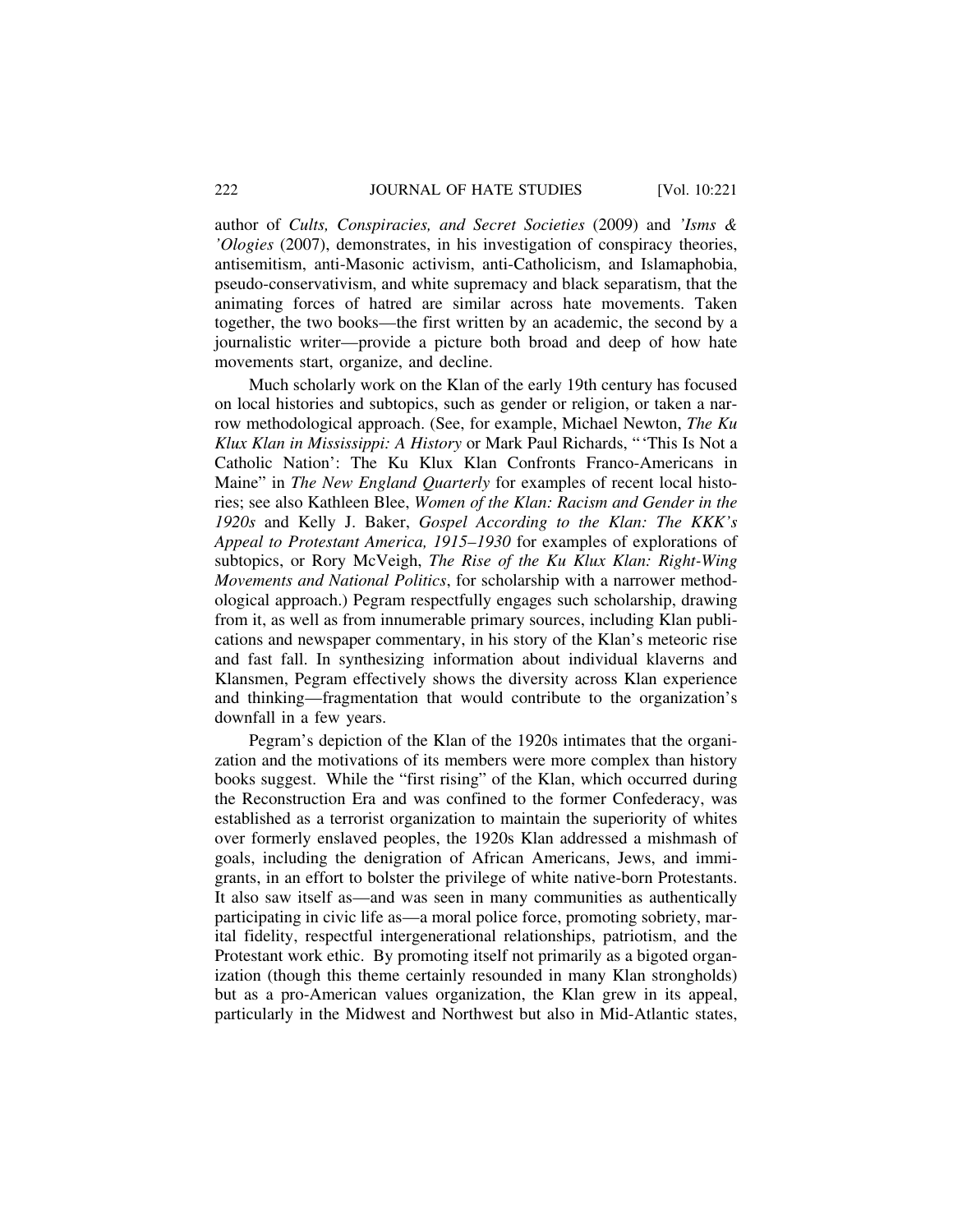where the violence that inflected Southern and Southwestern klaverns was less acceptable.

The 1920s Klan was successful because it tapped into the underlying sense of white Protestant privilege that many white Protestants shared, as well as into their fears about changing demographics due to large-scale immigration from Jews and Catholics. At the same time, it depicted itself as a fraternal organization, one that stressed brotherhood and unity—values shared by other fraternal organizations also popular at the time. (Indeed, many Klansmen were members of both their local KKK and the Masonic lodge or other fraternal group.) The Klan thus put into play fears about masculinity as well as whiteness, the same concerns that drove the development of the Boy Scouts and U.S. military and political incursions into Latin America and the Philippines. In this way, the 1920s Klan was very much a product of its time, "historically distinctive" from other manifestations of racist movements (p. 220).

The Klan was situated in the 1920s in other ways, too, though. When the 1920s Klan failed to emerge as a powerful organization as quickly as founder Hiram Evans desired, he hired a marketing duo—Elizabeth Tyler and Edward Young Clarke—to promote the organization, though the marketers were careful to downplay the role of Tyler because of her sex. Using marketing techniques that were increasingly common in the commercialized 1920s to sell all kinds of new products to overextended consumers, they continued to develop the intricate system of Klan culture—the secret handshakes and code words that Evans saw as central to developing "klannishness"—but expanded the appeal of the group by layering over the fraternal aspects further claims to patriotism, law and order, and family values. Perhaps as importantly, they created a pyramid-scheme-like system of recruitment, with professional "kleagles" serving as Klan salesmen. Each new recruit paid \$10 to join, plus more for the necessary robes and associated fees. A cut went to the kleagle, and allotments went to the local chapter and national office. The Klan, then, was as much an ideological fraternal organization as a business, and it was, at first, highly successful, enforcing moral behavior through vigilante violence, organizing boycotts, supporting Klan-owned businesses, electing candidates at nearly all levels of government, infiltrating churches, funding local charities, and running charitable organizations such as orphanages.

The central paradox of the Klan, though, is that it failed, despite its appeal to nativist, antisemitic, racist whites who wielded so much power at the time. And here Pegram makes one of his most valuable contributions to scholarship on the Klan, by showing that the intensive efforts that the Klan made to appear mainstream in 1920s society were also evidence of the outsider status of the Klan. Internal factors contributing to its downfall include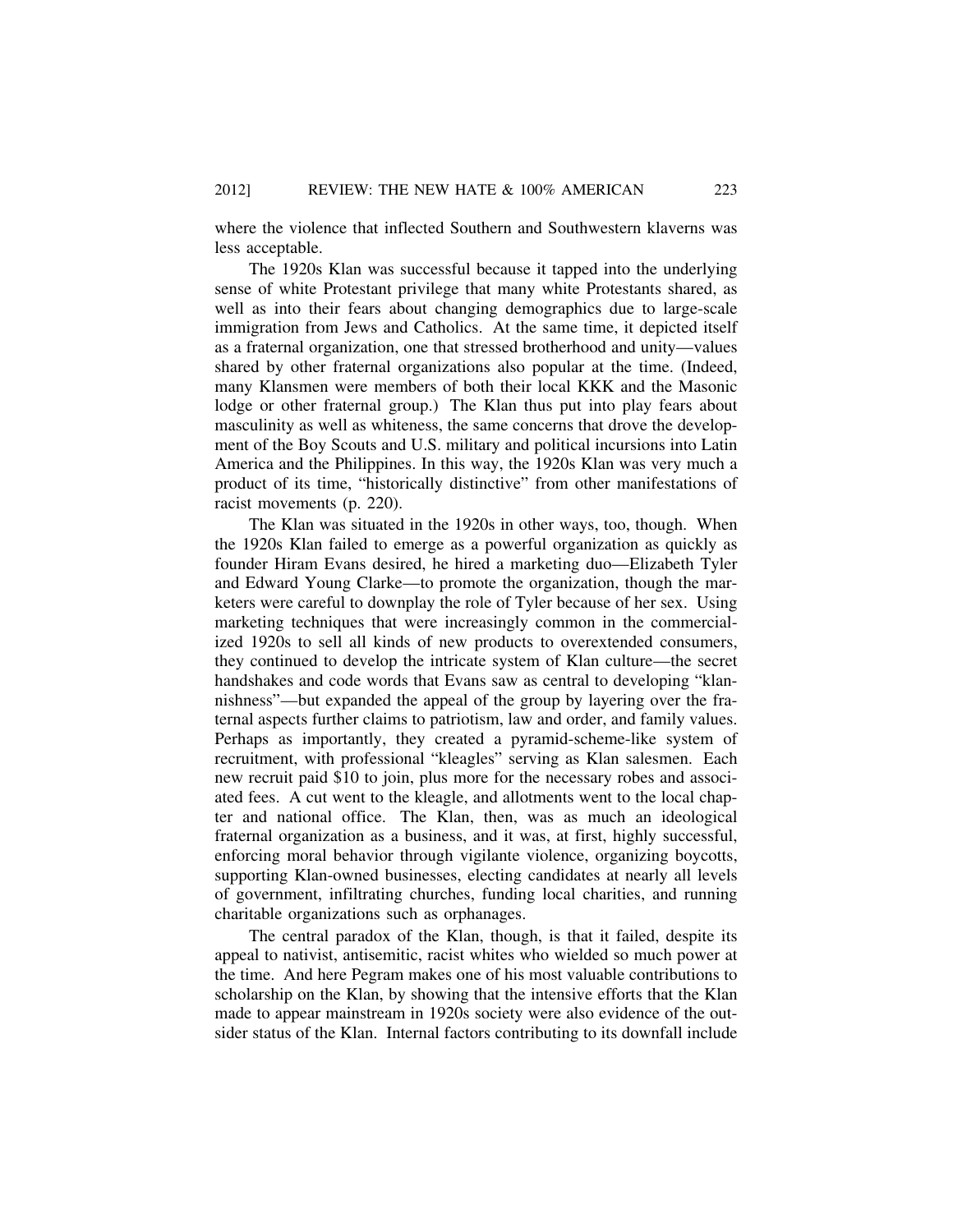the revelation of morally hypocritical behavior, including drinking and illicit affairs, among Klansmen and their leaders; differing ambitions among local and national leaders that caused tension as "the Klan organization pushed beyond the grassroots support that had made the Invisible Empire a social movement of national consequence" (p. 183); and the inability of leadership to control the violent behavior of members. Additionally, the Klan's appeal as a fraternal organization disappeared as internal tensions about leadership and organizational direction built; Klan members looking for fraternal community had other, better options—ones that did not subject them to potential anti-Klan backlash, including violence, or endanger them or their businesses. As Pegram notes,

Although compelling and exciting for many native white Protestants, especially during the boom years of the early 1920s, neither the public nor the secret, insular manifestations of the Ku Klux Klan community won the permanent loyalty of the hooded multitudes it had attracted into its ranks. (pp. 44-45)

External factors contributed to the decline of the organization, too. The Klan avoided running a third party in politics, but it did have success in electing Klan members and those who supported the Klan's goals; however, in politics, the newly-elected Klansmen, while ambitious, were often inexperienced and incompetent in governing. For those politicians who were not Klansmen, Klan endorsement was often damaging, as the group was a "divisive and therefore unwelcome presence in national party politics" (p. 212). Backlash came not just from the increasing number of Jewish and Catholic Americans who were targeted by the "one hundred percent American" activism of the organization, but also from those who feared the consequences of the extra-legal operations that came to define the Klan during this era. As Pegram notes, Klan members were more likely to be victims of anti-Klan violence (though they sometimes provoked such violence and certainly celebrated it as evidence of the poor character of their attackers) than perpetrators, but the brutal and highly publicized instances of Klan violence, much of it directed at other white Protestant members of their own communities who were disciplined for their moral failings, guaranteed the Klan's association with violence—an association that the hoods, paramilitary drills, and other traditions reified. "By accepting the tainted currency of white vigilante violence and the mass support it attracted, the Klan thereby collaborated in the construction of its own violent image," Pegram notes (p. 159). This was especially likely in the South and Southwest, where violence and vigilantism were cultural forces in effect before the Klan arrived and where legal policing was weak. However, as the Klan tolerated and even romanced its violent elements, it soon found itself controlled, to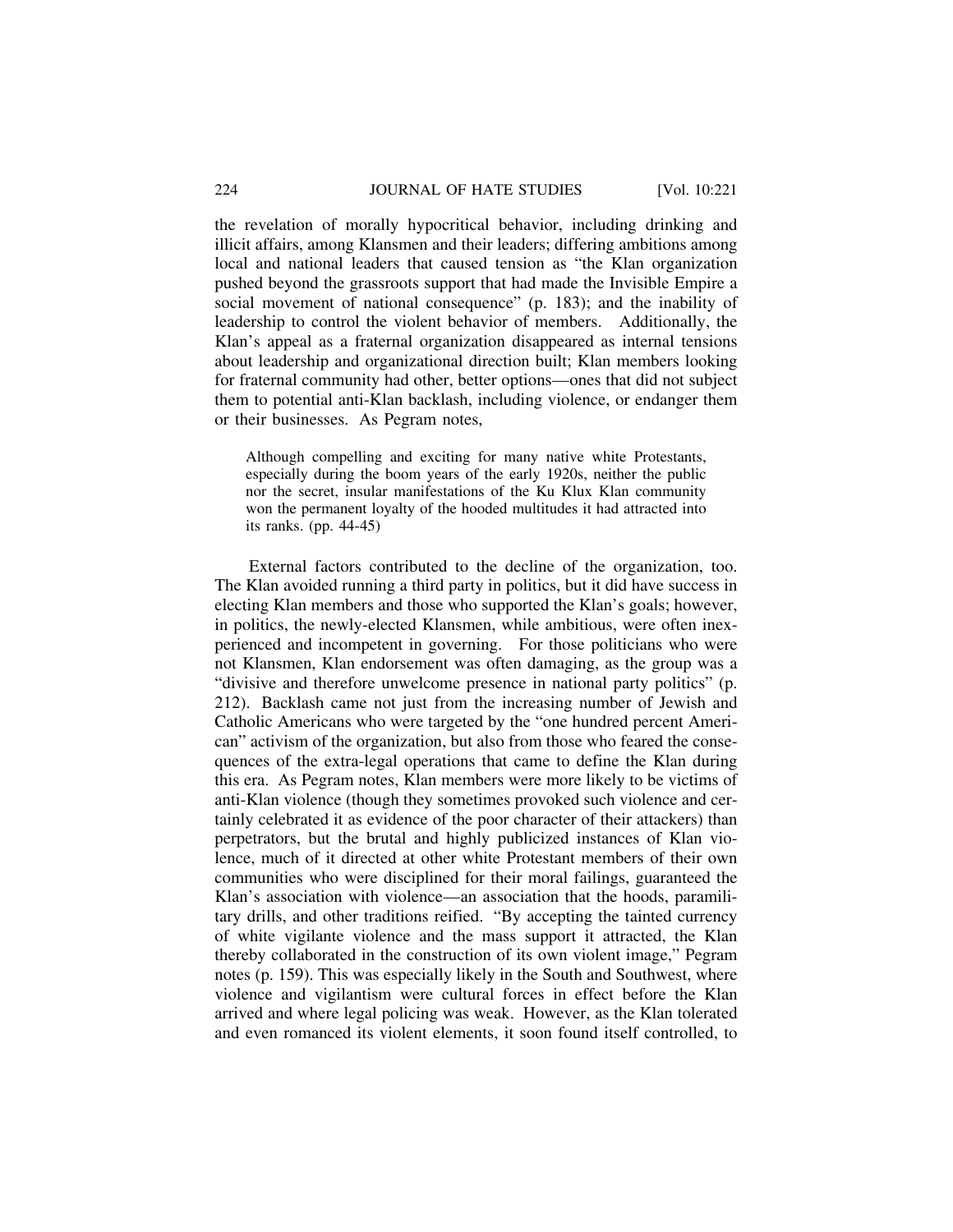an extent, by them—or at least by the image of them. Consequently, "Many observers by this time understood violence to be an essential component of Klan strategy and behavior" (p. 178). The Klan, in other words, could not put the genie of violence back in its bottle. The consequences were damaging, not just for those members who wanted no part of violence, but also for the public image of the Klan. Such violence, whether committed by Klansmen or by anti-Klan activists against Klansmen, "severely tested the commitment of its own members and alienated the American mainstream in the postwar years" (p. 181). Membership dropped as public criticism mounted.

Pegram artfully blends stories from across the country to illustrate the multiple problems that beset the Klan by the mid-1920s, and the strength of his writing is in its attention to details that both make for compelling, interesting reading and forward his thesis. If his argument fails to make a provocative claim of its own, readers nonetheless owe him a debt of gratitude for his ability to synthesize the many narrower studies of the 1920s Klan into a general history that will interest scholars, activists, and general readers.

If Pegram's analysis of the Klan is firmly grounded in the 1920s, Arthur Goldwag's lively history of hate groups is all over the chronological map, though he brings every hate group and conspiracy theory into the current moment—especially as it relates to the emergence of Tea Party politics, what Amarnath Amarasingam (2011) has termed "Baracknaphobia," and the general climate of partisan politics that afflicts the U.S. today. Irreverent, witty, and at times nearly frenetic, Goldwag's analysis relies on scholarly secondary sources as much as the writer's own primary scholarship, which includes correspondence with his living research subjects: people who self-identify as Holocaust deniers, are members of paramilitary organizations, and organize their politics around hate. In this way, Goldwag's research is both more dangerous than Pegram's and more unstable—since, after all, insufficient time has passed to allow scholars to evaluate the conspiracy theory that Barack Obama is the anti-Christ or to reflect on the place of Islamaphobia in post-9/11 America.

At the same time, Goldwag's historical grounding of even these contemporary themes suggests that, despite differences in technology, hate is relatively consistent across time. The joke of *The New Hate* is how much new hate is like older forms of hate, and Goldwag is effective in connecting the past and present, often drawing from Enlightenment-era documents to illustrate how hateful ideas about, say, Jews or Masons or African Americans, came to circulate then and continue to circulate today—no small accomplishment given the wide range of Godlwag's subjects and his broad time frame. Goldwag's analysis repeatedly returns to hate groups'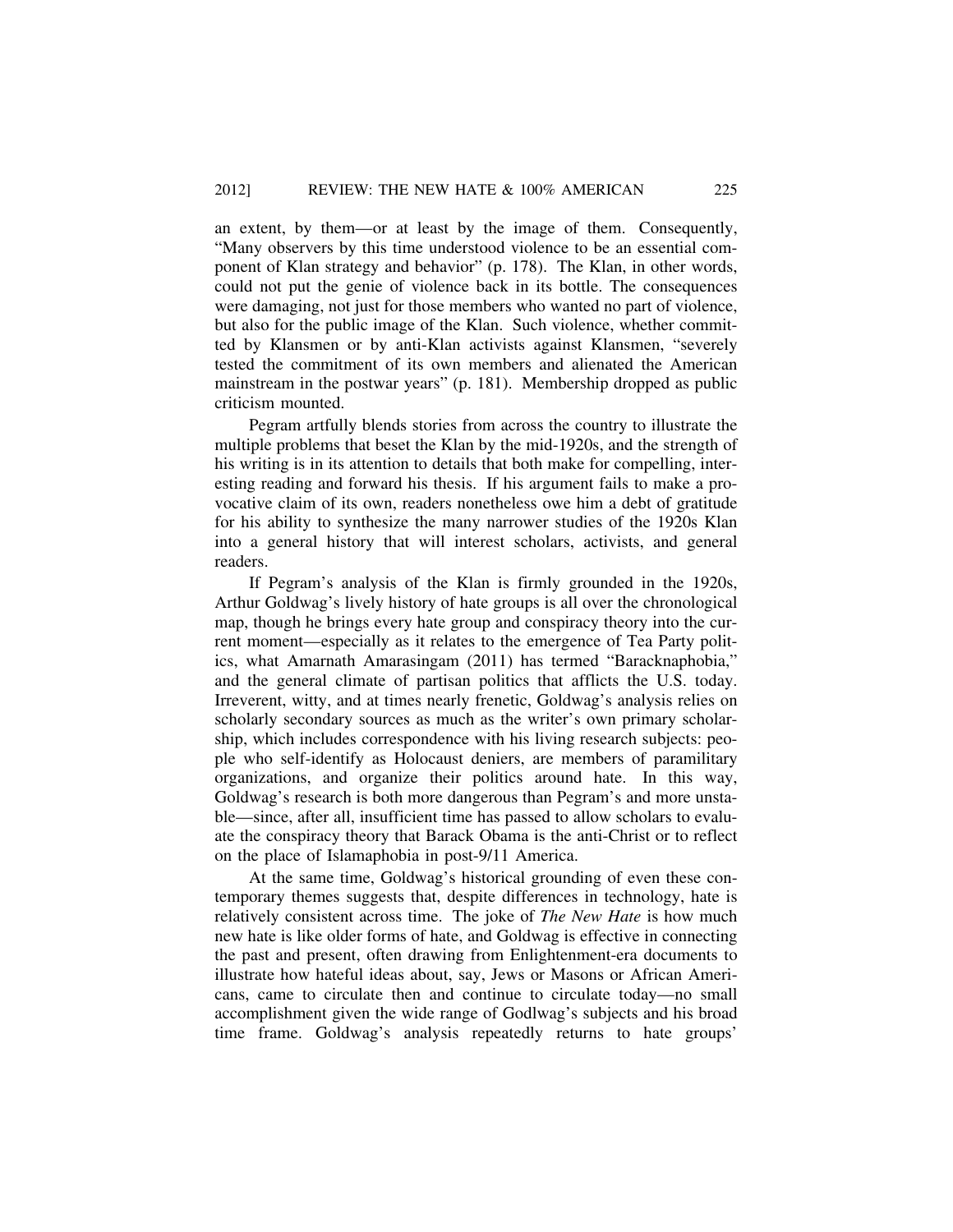responses to the election of Barack Obama, but the mistrust of the president is used as an illustration of how hatred finds its object more generally. Perhaps more importantly, Goldwag argues that this kind of thinking harms not just a political leader or party but also, more broadly, America; it damages the body politic, civil discourse, and democracy.

At times, Goldwag is insensitive with his language, invoking psychological analysis (the word "paranoid" is used frequently) without full consideration of its consequences and without an evidence base for assigning psychological disorder or at least disturbance to believers. (For a fine counterargument to the claim that right-wing religionists are mentally ill or unreasonable, see Clyde Wilcox, Ted Jelen, and Sharon Linzey, 1995.) Similarly, further sociological analysis of the pull toward hate groups would have provided a more humane and sensitive telling of the story—similar to the attitude adopted by Kathleen Blee (1993) in her research on contemporary Klan membership. Further consideration of the sociological rather than ideological factors that draw people to hate groups would have contributed to a deeper understanding of the sociology of hate. At times, Goldwag does adopt this perspective, suggesting for example, that in "times of great stress and transition," when people are "breathing an atmosphere . . . toxic with fear and anger and confusion," they seek "not just a comprehensible explanation for their very real problems but a scapegoat, a villain" (p. 23). Thus, hate is not simply an individual psychological response, but a collective, sociological phenomenon, one that is predictable.

The predictability of hate is a comfort for readers of both Pegram's and Goldwag's books. As reported in *The Atlantic* by Richard Florida (2011), hate follows a particular geography, and demographics such as educational level, income, occupation, regionalism, and religiosity are correlated with hateful beliefs and actions—which explains why Klan membership rose during a period of immigration, just as hate group membership swelled again in the early part of the 21st century, and why conservative Protestantism then and now corresponds with higher degrees of hate group affiliation. (As Goldwag notes, "For many religious Americans, 'evil' is not just an adjective but also a noun" (p. 81).) Taken together, *One Hundred Percent American* and *The New Hate* effectively illustrate that, as Goldwag observes,

The most salient feature of . . . the New Hate is its sameness across time and space. The most depressing thing about the demagogues who tirelessly exploit it—in pamphlets and books and partisan newspapers two centuries ago, on Web sites, electronic social networks, and twenty-fourhour cable news today—is how much alike they all turn out to be. (p. 14)

However, for anti-hate activists, predictability is not so much depressing as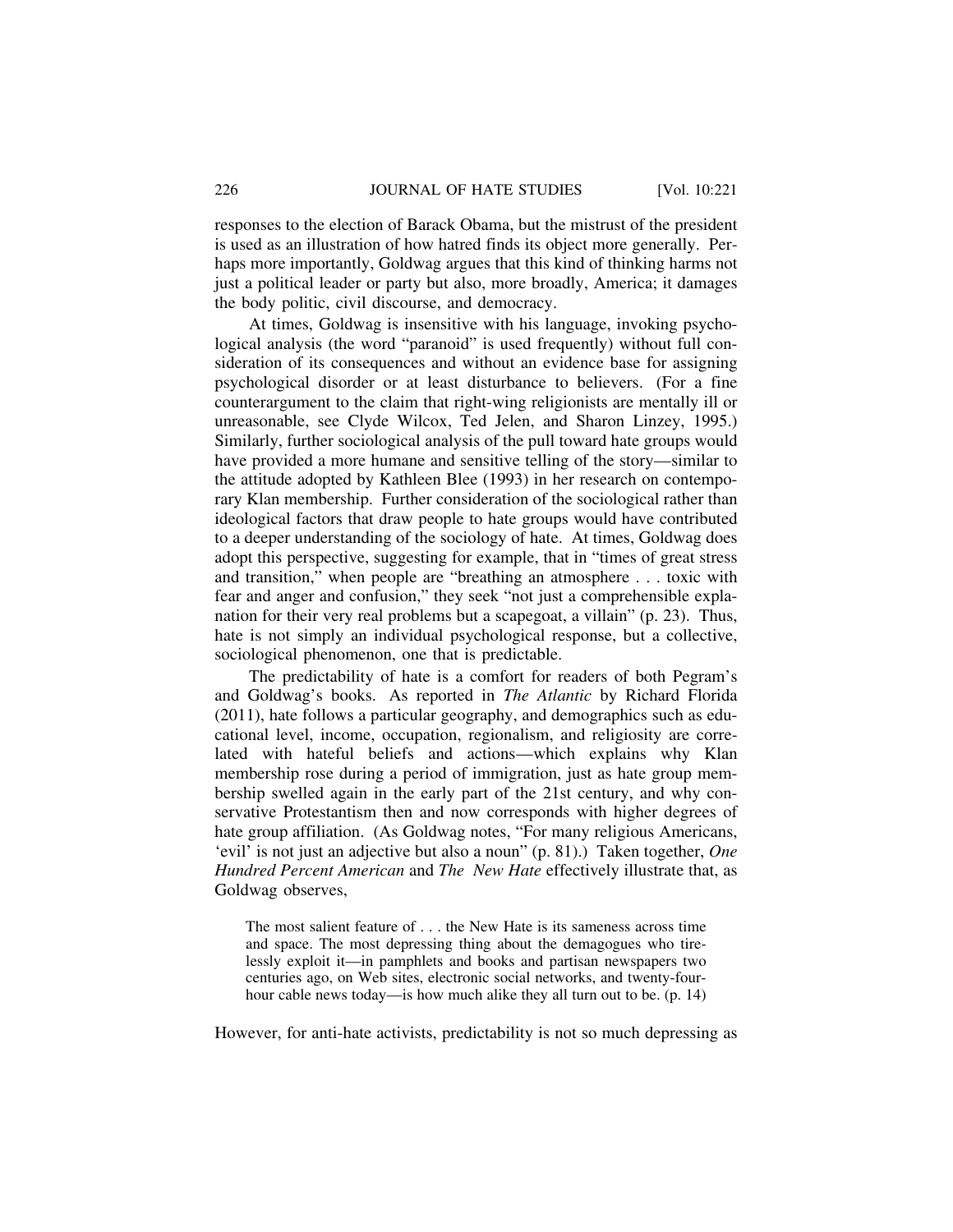useful, for it provides a guide to the concerns of those who participate in hate groups, concerns that can then be defused via activism. One of these concerns is that

there are those of us who are really "us" and those of us who are essentially "other"—aliens, interlopers, pretenders, and culture distorters, parasites and freeloaders, who bear the blame for the fact that being a white Anglo-Saxon Protestant American no longer suffices to make one the cynosure of the world,

as Goldwag describes how the objects of contemporary populist hatred are viewed (p. 310), but also how Pegram could have described Klan attitudes toward immigrants, Catholics, Jews, and moral reprobates of the early 20th century. That this fear of the other is deep-rooted and reappearing is discouraging, on one hand, but, on the other, it also means that hate studies scholars can predict when, where, and among whom spikes of hateful behavior are likely. Additionally, it provides a strategic focus for anti-hate activists, who can "normalize" despised populations in order to facilitate public acceptance of them (as many same-sex marriage advocates have effectively done, resulting in a significant shift in popular opinion about gay marriage over the previous 10 years).

For those who find themselves the objects of hatred, of course, knowing that they are part of the historically predictable trend of hate is little solace. Thankfully, despite the increase of hate groups in the U.S. since 2000, violent hate crimes as a category have actually not risen—though, again, this is no comfort to those who have been victimized. What has changed, though, is the tone of political discourse, which has been pushed rightward, adopting more violent rhetoric. This includes visual images of Tea Party activists brandishing handguns at rallies (Associated Press, 2011), the use of racial and sexual epithets against members of Congress who supported the president's health care reform bill (Douglas, 2010), and the threat by rock musician and right-winger Ted Nugent at a 2012 National Rifle Association meeting that "if Barack Obama becomes the president in November again, I will either be dead or in jail by this time next year. . . . We need to ride into that battlefield and chop their heads off in November" (Glor, 2012). The examples are innumerable, from statements made on the floor of statehouses (where Kansas state representative Virgil Peck suggested that undocumented immigrants be shot like "feral hogs" (Carpenter, 2011, para. 19)) to comments made in Congress (where, in 2009, South Carolina Republican Congressional Representative Joe Wilson interrupted President Obama's address to Congress when he called the president a liar—an act that earned him a rebuke from the House, but also earned him increased donations ("Rep. Wilson shouts, 'You lie' to Obama during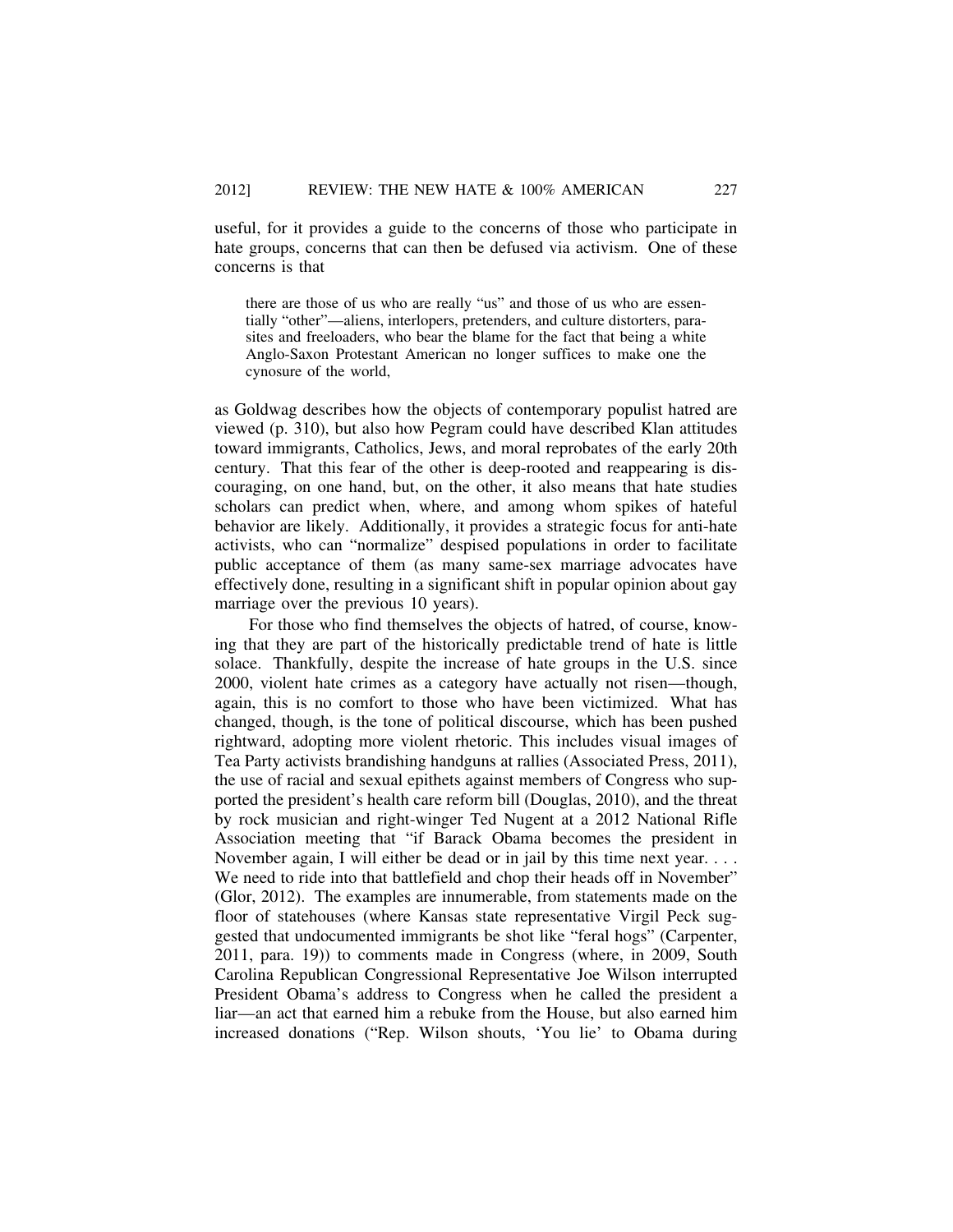speech,", 2009)). The broad threat, then, of an increase in hate groups in both the early 20th and 21st centuries is the shift toward behaviors, from whippings to lynching, and rhetoric that undermine democratic participation and civil discourse.

#### **REFERENCES**

- Amarasingam, A. (2011). Baracknophobia and the paranoid style: Visions of Obama as the anti-Christ on the World Wide Web. In J. S. Exum, J. Økland, & S. D. Moore (Series Eds.) and R. G. Howard (Vol. Ed.), *Network apocalypse: Visions of the end in in an age of internet media* (pp. 96-123). Sheffield, UK: Sheffield Phoenix Press. Retrieved from http://www.academicroom.com/ article/baracknophobia-and-paranoid-style-visions-obama-antichrist-worldwide-web
- Associated Press. (2011, March 4). Tea party encourages guns at Capitol rally. *Helena Independent Record*. Retrieved from http://helenair.com/news/ article\_f01b1b8a-4676-11e0-bbad-001cc4c002e0.html
- Baker, K. J. (2011). *Gospel according to the Klan: The KKK's appeal to Protestant America, 1915–1930*. Lawrence: University of Kansas Press.
- Blee, K. (1993). Evidence, empathy, and ethics: Lessons from oral histories of the Klan. *The Journal of American History, 80*, 596-606. Retrieved from http:// www.jstor.org/
- Blee, K. (1991). *Women of the Klan: Racism and gender in the 1920s*. Berkeley: University of California Press.
- Carpenter, T. (2011, March 18). Dems call on Peck to resign from House. *Topeka Capitol-Journal*. Retrieved from http://cjonline.com/legislature/2011-03-18/ dems-call-peck-resign-house Rep. Wilson shouts, 'You lie' to Obama during speech. (2009, September 9). *CNN.com*. Retrieved from http://articles.cnn. com/2009-09-09/politics/joe.wilson\_1\_rep-wilson-illegal-immigrants-outburst ?\_s=PM:POLITICS
- Douglas, W. (2010, March 20). Tea party protesters scream 'nigger' at black Congressman, *McClatchy Newspapers.* Retrieved from http://www. mcclatchydc.com/2010/03/20/90772/rep-john-lewis-charges-protesters.html# storylink=cpy
- Florida, R. (2011, May 11). The geography of hate. *The Atlantic*. Retrieved from http://www.theatlantic.com/national/archive/2011/05/the-geography-of-hate/ 238708/
- Glor, J. (2012, May 4). Ted Nugent explodes at notion he's not a moderate. *CBS News*. Retrieved from http://www.cbsnews.com/8301-505263\_162-57427792/ ted-nugent-explodes-at-notion-hes-not-a-moderate/
- Goldwag, A. (2012). *The new hate: A history of fear and loathing on the populist right*. New York, NY: Pantheon.
- McVeigh, R. (2009). *The rise of the Ku Klux Klan: Right-wing movements and national politics.* Minneapolis: University of Minnesota Press.